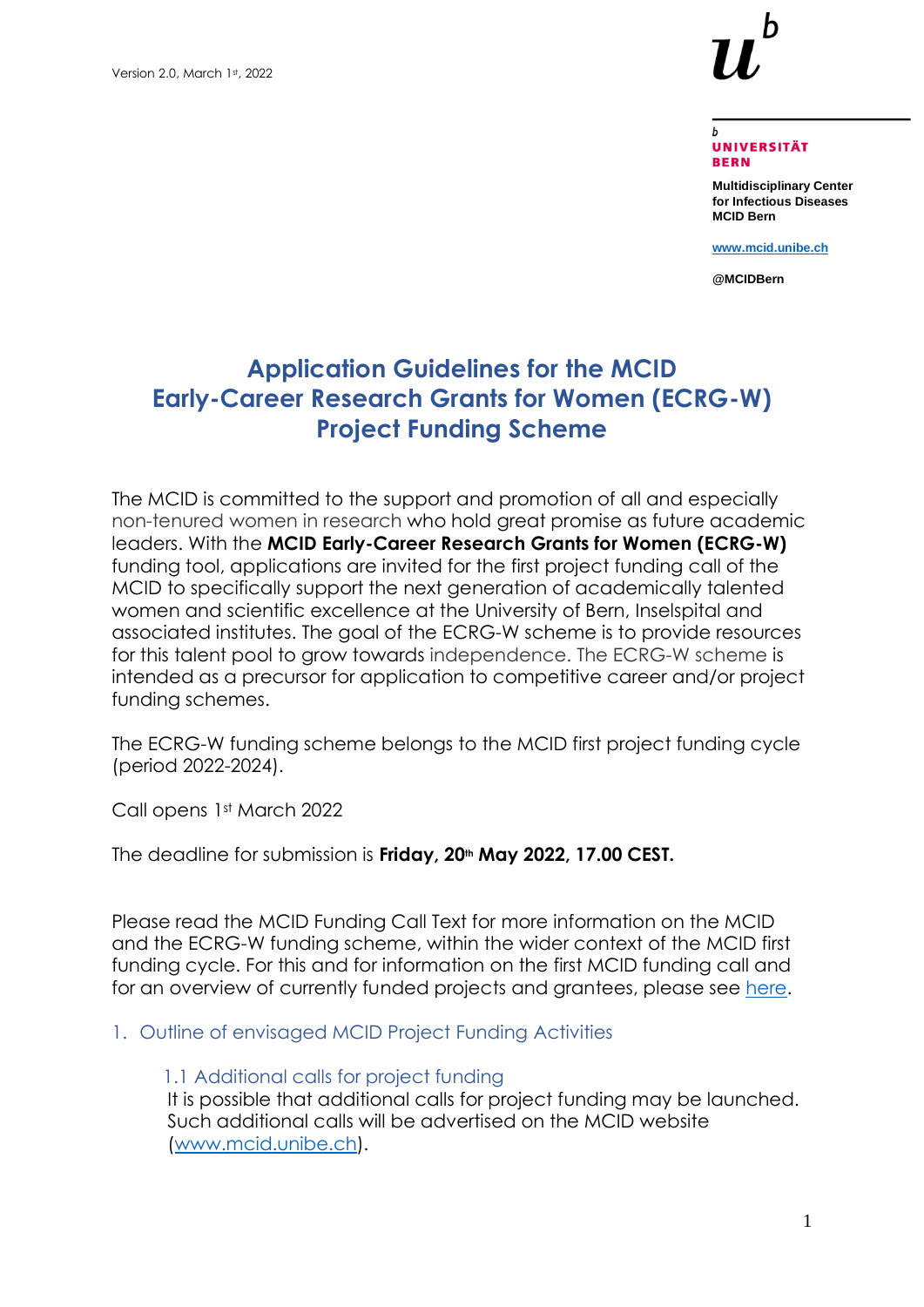## 2. Overview of ECRG-W funding call 2022

### 2.1 Length of funded projects

▪ ECRG-W grants are intended to have a planned duration of maximum 24 months.

## 2.2 Funding volume:

▪ The maximum funding for an ECRG-W award is 150'000 CHF.

## 2.3 Application process

- Applications must be submitted in accordance with the general project funding application guidelines (sections 3-5).
- All ECRG-W applications are standalone, single investigator submissions.

## 3. Applicant eligibility requirements

3.1. The ECRG-W funding call is limited to women applicants.

3.2 Applicants must have a guarantee of host institute support (see section 5.5) at the University of Bern, the Bern-Inselspital and/or at an officially associated institute that:

- begins latest 4 months after the planned discharge of funds (January 2023; host institute support latest from April 2023)
- continues for the duration of the planned MCID-funded project
- covers the salary of the applicant should this not be covered fully by the MCID-funded project or other third-party funding

3.3 Researchers who have successfully applied for MCID project funding in 2021(as Lead- or Co-applicant) **are not eligible** to apply for the 2022 call for ECRG-W funding.

3.4 At the time of application, applicants must fulfill the following eligibility requirements:

Non-clinical scientists:

- have a doctorate (PhD) or an equivalent qualification.
- have acquired at least one (1) year of research experience after their doctorate or equivalent qualification.
- defended their doctorate or obtained the equivalent qualification to a doctorate no later than eight (8) years ago.

Clinical scientists:

- have a medical or veterinary exam (state examination or equivalent)
- completed their medical exam no later than nine (9) years ago.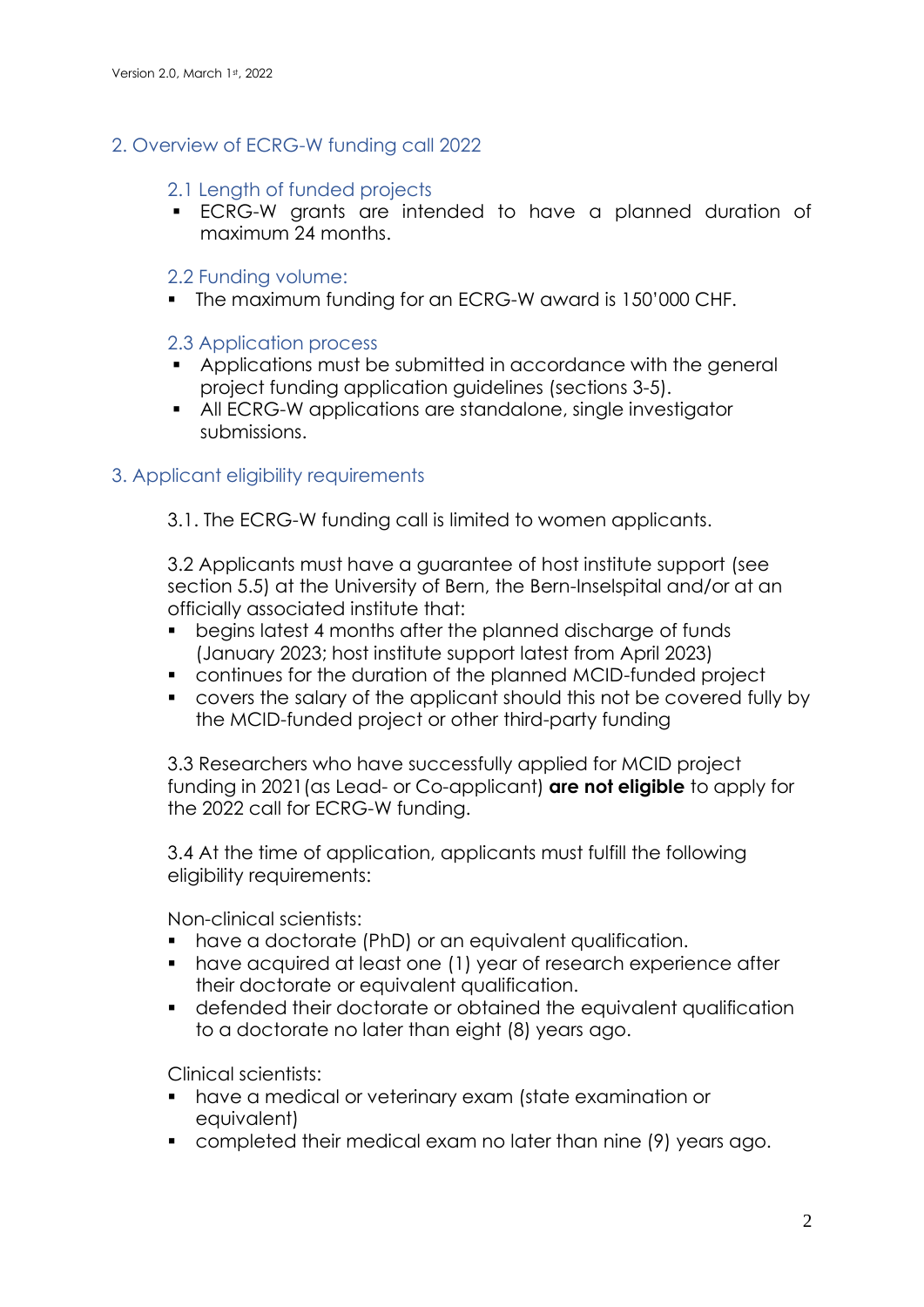■ have acquired at least three (3) years of clinical work and were involved in research activities for at least two (2) years after their medical or veterinary exam.

For both researcher types, justified career breaks (e.g. maternity leave, care duties, illness) as described in the CV and reported in the application form, account for an extension of eligibility and are subject to a case-by-case evaluation.

#### 4. Permitted expenditures

The following table summarizes the expenditures that are permitted for projects in the funding period 01.2023-12.2024.

| <b>Expenditures</b>                                                                                          | Permitted/Not<br>permitted |
|--------------------------------------------------------------------------------------------------------------|----------------------------|
| Salary support for applicant                                                                                 |                            |
| Salary support for technical staff and data managers                                                         |                            |
| Salary support for research personnel (PhD student, post-<br>doc, where appropriate) working on this project |                            |
| Consultation/sub-contracting fees (e.g. biostatistical)                                                      |                            |
| Laboratory supplies and expenses                                                                             | $\leq$                     |
| Laboratory animal purchase and maintenance                                                                   |                            |
| User fees for Core Activity services and other non-MCID<br>Core Services                                     |                            |
| Software purchases required for the applied project                                                          |                            |
| International travel and conference/meeting expenses                                                         |                            |
| Computers/computing infrastructure                                                                           | $\frac{v}{v}$              |
| Access to data                                                                                               |                            |
| Data storage                                                                                                 |                            |
| Publication costs, including reprints                                                                        |                            |
| Secretarial/administrative personnel                                                                         |                            |
| Capital costs/equipment, including maintenance/service<br>contracts                                          |                            |
| Office furniture and supplies                                                                                |                            |
| Construction, renovation, or maintenance of<br>buildings/laboratories                                        |                            |
| Rental of laboratory or office space                                                                         |                            |
| Purchasing or binding of periodicals and books                                                               |                            |
| Dues and membership fees in scientific societies                                                             |                            |

### 5. Project funding application submission

#### → Please note, **only one ECRG-W submission per applicant is allowed.**

The application should be submitted as a single pdf file containing the following documents, in this order: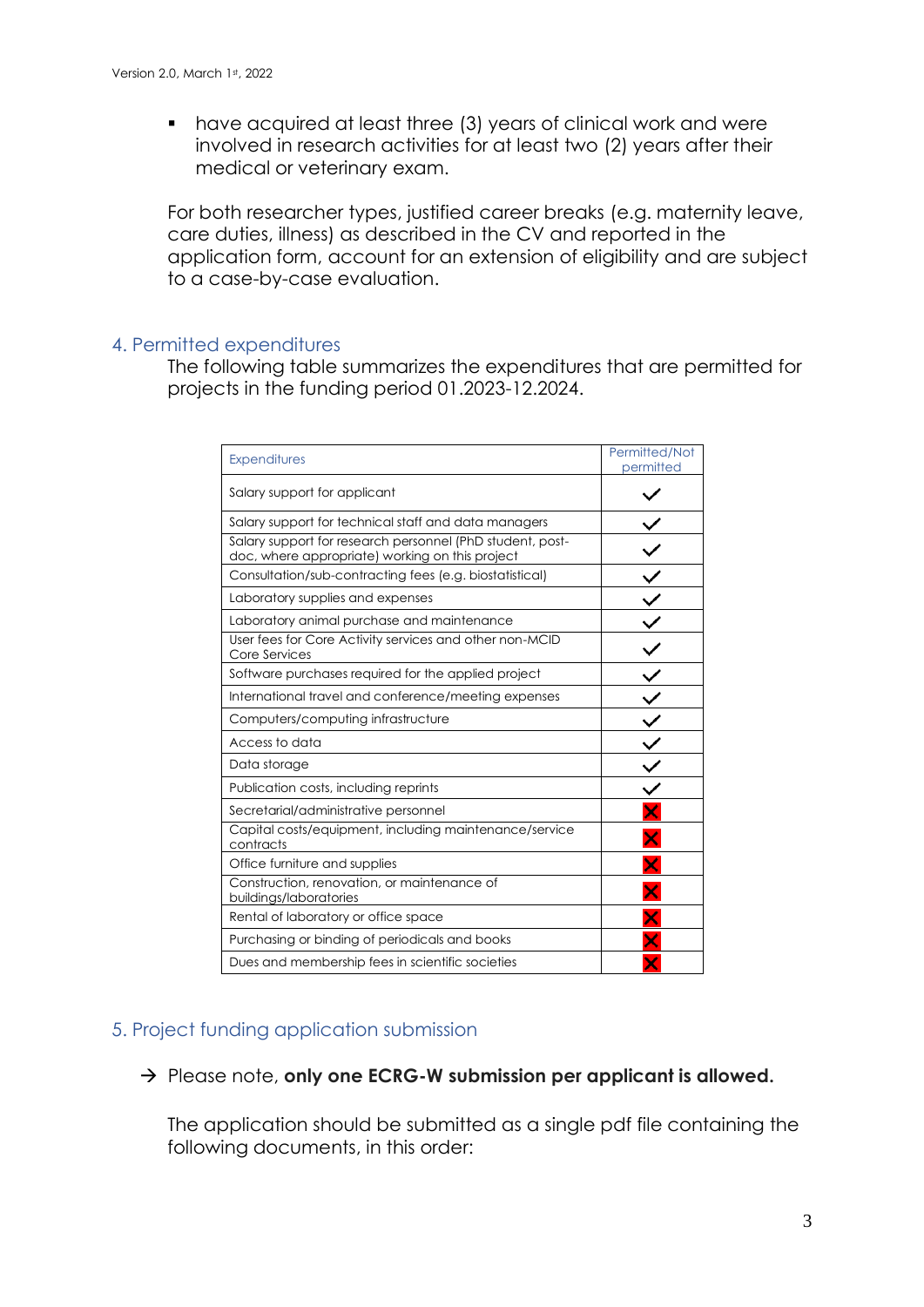## 5.1 Completed Application form

■ Specific remarks relevant to your application are to be included exclusively in the allocated space on the application form.

## 5.2 CV

- The CV should have a maximum length of 3 pages (excluding publications, minimum font size 10), containing the following information:
	- **Personal information including OrcID, ResearcherID or Google** Scholar ID)
	- Clearly stated year of completion of PhD, or for clinicians and veterinarians, year of state examination if no PhD.
	- Employment history including current position(s)
	- **•** Institutional responsibilities
	- Approved third-party funding
	- Supervision of junior researchers at graduate and postgraduate level (summary information, the names of the junior researchers should be indicated
	- **•** Prizes, awards, fellowships
	- Career breaks (provide justification)

## 5.3 List of publications

- Please include a maximum of five (5) publications most relevant for this application.
- This list should not include manuscripts in preparation or submitted but not yet accepted. Please distinguish peer-reviewed original research papers from reviews/commentaries/editorials.

## 5.4 Project description

- The project description should be prepared with a minimum font size of 11 (all margins set to default Microsoft Word setting 2.54 cm) and with page numbers.
- Budgets, including proposed costs and corresponding explanations, should be itemized based on terms presented in the table of permitted expenditures in section 4.
- The project description should be structured as follows:
	- **•** Summary (200 words maximum)
	- Background and justification for the proposed activity
	- Current status of own research
	- Hypothesis and aims
	- Project plan including methods
	- **.** If applicable, role for MCID Core Activities in the proposed research plan
	- Significance of the proposed research with respect to the [MCID mission statement](https://www.mcid.unibe.ch/about_us/mission/index_eng.html)